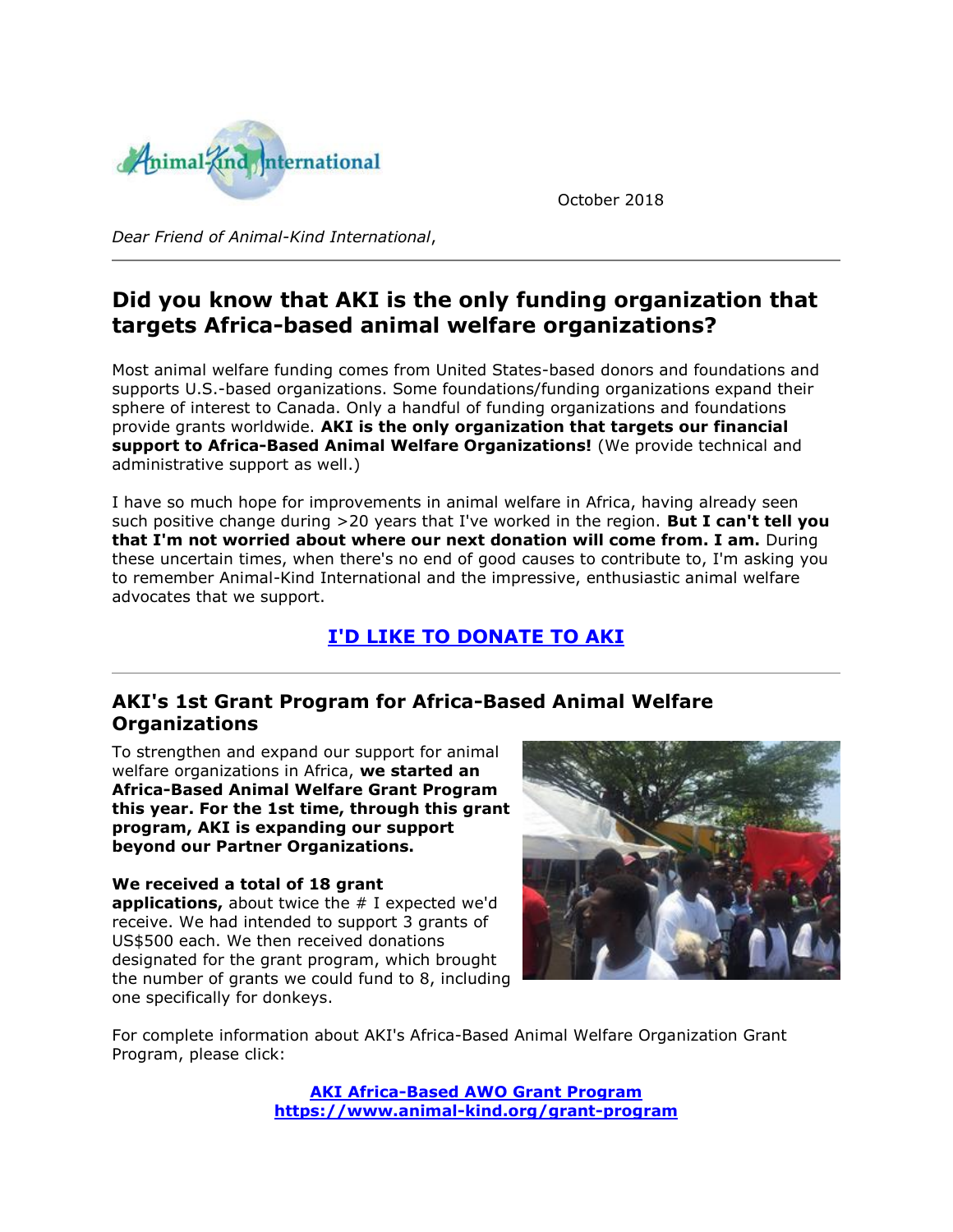#### **And the grant winners are......**

- Social & Animal Welfare Services-Somaliland (6 vet clinics for working donkeys and horses)
- OIPA-Cameroon (awareness raising campaign in conjunction with rabies/vet clinics)
- Save Animals-Democratic Republic of Congo (support for campaign to "Stop the Consumption of Dogs & Cats in the DRC," with a Dog Walk through Kinshasa (photo above), press conferences, and rabies clinic)
- Funda Nenja-KwaZulu Natal, South Africa (purchase of dog shelters for township dogs who participate in Dog School-The Malcolm Alexander Memorial Grant has been awarded to Funda Nenja for a project that will benefit children and dogs)
- Mdzananda Animal Clinic-Khayelitsha Township, South Africa (cat and dog food for the In-Patient Care and Shelter Programs)
- Animal Rescue League-Senegal (rabies campaign and advocacy to ensure authorities keep their commitment not to use poison for population control)
- Touch of Life Animal Shelter-Egypt (vaccinations for cats and kittens, a water pump for the shelter's rehab pool, and 6 water bowls/pools for drinking and cooling off from the heat of Cairo)
- Mozambique Animal Protection Society (design and reproduction (1000 copies) of Mozambique-specific primary school and secondary school Humane Ed booklets)

**We know this is a much-needed source of funds for Africa-based organizations, and we certainly intend to continue it again next year**(incorporating the lessons we've learned).

**Thank you so much to our donors who made it possible to fund so many of the 2018 applications!** The more donations we receive for AKI's Africa-Based Animal Welfare Grant Program, the more proposals we can fund in 2019. (Go to the link above or send me a message-contact info is below, if you're interested in hearing more.)

### **New on the AKI Website**

This month, 2 guest authors wrote for the AKI Blog:

- *Dogs were at best tolerated, at worst despised: How an American teacher in Tanzania changed hearts and minds*-by Maureen Dumser
- *Digipuss - A Love Story*by Cindi **Scholefield**

**[READ THE AKI BLOG HERE,](http://cts.vresp.com/c/?AnimalKindInternatio/71c0aadcb0/4d75da415c/7253264837)  [https://www.animal-kind.org/aki-blog](http://cts.vresp.com/c/?AnimalKindInternatio/71c0aadcb0/4d75da415c/7253264837)**

UGANDA SOCIETY FOR THE PROTECTION AND CARE OF ANIMALS (USPCA) WHERE DID YOUR 2017 DONATIONS GO? 2%



I love both of these articles, in part because both authors are really good writers, and also because they tell great stories of what caring people can accomplish.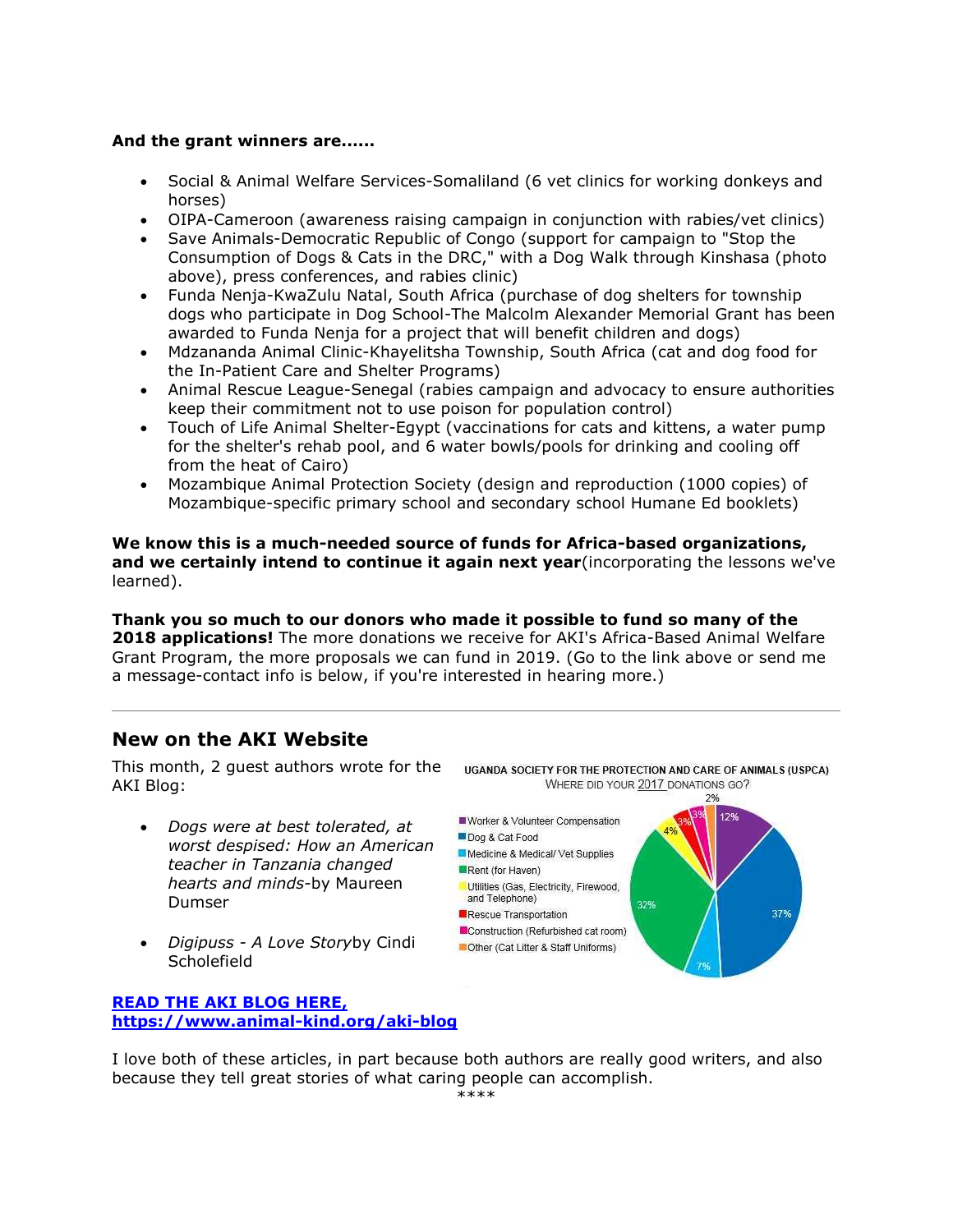If you appreciate pie charts, like the one above that shows how Uganda SPCA used your donations, you'll love our new Partner Organization pages! As of today, we have completely updated Partner pages for:

- Uganda SPCA
- Mbwa wa Africa
- Kingston Community Animal Welfare
- Helping Hands for Hounds of Honduras
- Tanzania Animal Welfare Society

\*\*\*\*

\*\*\*\*

We've also expanded our donation methods--still 100% secure, fast, and easy, but with more options, something to satisfy everyone, I hope!

**[Rediscover the AKI website, https://www.animal-kind.org/](http://cts.vresp.com/c/?AnimalKindInternatio/71c0aadcb0/4d75da415c/6efafe718a)**

### **First Ever Spay/Neuter Campaign in South Sudan**

We're working on a couple of "special" projects, among them, the first ever s/n campaign in South Sudan, a country that has no animal welfare organization. (Over the years, AKI has sent Humane Ed material to a succession of volunteer Humane Educators, Americans, who work for humanitarian organizations in South Sudan and have spent their free time as HE volunteers.)



**Over the last 3-4 years, I've noticed a marked uptick in the # of emails I've received about animal cruelty in South Sudan.** So I gathered all the email addresses and sent a group message to find out who may be interested in working to address the animal cruelty situation in South Sudan. Out of the 20 or so recipients of my email message, 7 of us emerged as the core group (3 of them are in the picture above, Alex, Jane, and Sam, in Juba).

To make a long story of broad and intensive collaboration short, we now have a proposal for the 1st ever spay/neuter clinic in South Sudan (free roaming and owned cats and dogs will be included). **But this isn't just any s/n clinic. While several South Sudanese have been trained as vets, only 1 or 2 have s/n skills, and none are skilled in humane capture or high volume s/n.** Kenya SPCA has agreed to send a vet, a vet tech, and a humane educator/community mobilizer to Juba, South Sudan for 12 days, including 2 days of preliminary training of South Sudanese participants, and 10 days of spaying, neutering, rabies vaccinations, and community awareness raising.

**A widely accepted estimate is that 5,000 dogs roam the streets of Juba, South Sudan.** While this clinic will only "scratch the surface" of the overpopulation problem, **it will provide a sustainable foundation for future s/n work, and most importantly, we can't leave this problem to fester any longer, we need to begin to address animal cruelty in South Sudan now!**